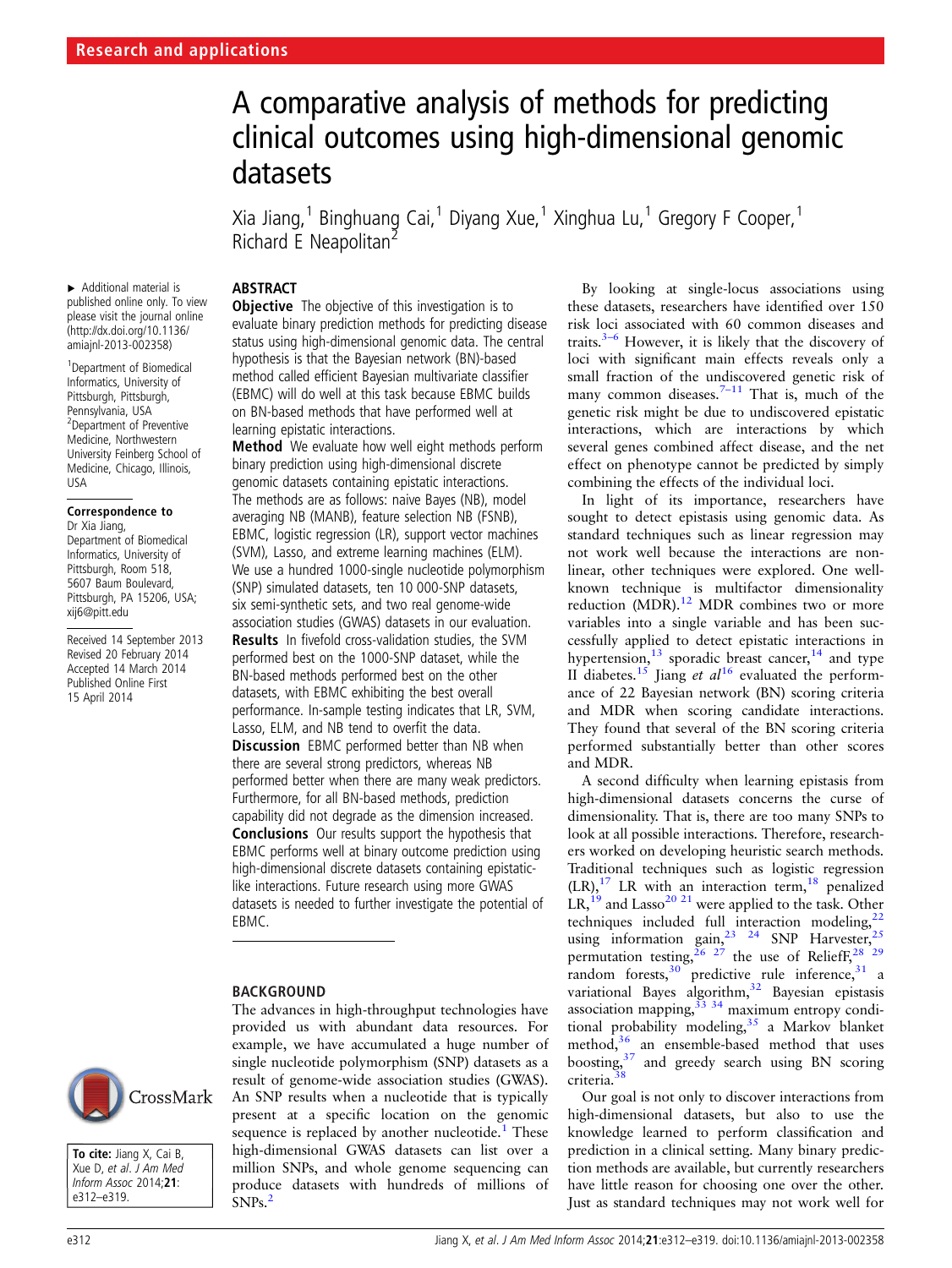<span id="page-1-0"></span>learning epistatic interactions from high-dimensional genomic datasets, standard prediction methods may not do well at prediction using these datasets. Several BN-based prediction algorithms have been developed. The most basic is the naive Bayes (NB) clas-sifier.<sup>[39](#page-6-0)</sup> Variations of it that were designed to handle highdimensional data include model averaging NB (MANB), $40$ feature selection NB (FSNB),<sup>[40](#page-6-0)</sup> and the efficient Bayesian multivariate classifier (EBMC).<sup>42</sup>

In an effort at consolidating these efforts and determining which methods work well for this problem, we compare the prediction performance of the BN-based methods to LR, support vector machines  $(SVM)$ ,<sup>[43](#page-6-0)</sup> Lasso,<sup>[20](#page-6-0)</sup> and extreme learning machines (ELM).[44](#page-6-0)

## OBJECTIVE

The objective of this investigation is to evaluate the performance of binary prediction methods when predicting disease status using high-dimensional discrete genomic data. Our central hypothesis is that the BN-based method EBMC will do well at this task because EBMC builds on BN-based methods that have performed well at learning epistatic interactions.

#### METHOD

We first review the methods we applied.

## Bayesian networks

 $BNs<sup>39</sup>$ <sup>45–48</sup> are used for uncertain reasoning and machine learning in many domains, including biomedical informatics. $49-54$  $49-54$  A BN consists of a directed acyclic graph (DAG)  $G = (V, E)$ , whose nodeset V contains random variables and whose edges E represent relationships among the random variables. A BN also includes a conditional probability distribution of each node  $X \in V$  given each combination of values of its parents. Each node V in a BN is conditionally independent of all its nondescendents given its parents in the BN. Figure 1 shows a causal BN modeling the situation that SNP rs7115850 and the APOE gene both have a causal inference on late onset Alzheimer's



Figure 1 A Bayesian network modeling the situation that single nucleotide polymorphism (SNP) rs7115850 and the APOE gene cause late onset Alzheimer's disease (LOAD), and mental dexterity. SNPs have two alleles A and B; so the value of an SNP in a human being can be AA, AB, or BB, which we label 0, 1, and 2. The APOE gene has four alleles: E1, E2, E3, and E4. We have modeled three levels of mental dexterity.

disease (LOAD) and LOAD has a causal influence on mental dexterity.

Using a BN, we can determine conditional probabilities of interest with a BN inference algorithm.<sup>45</sup> The problem of doing inference in BNs is NP-hard.<sup>55</sup>

The task of learning a BN from data concerns learning both the parameters in a BN and the structure (called a DAG model). In a score-based structure learning approach, we assign a score to a DAG based on how well the DAG fits the data. Cooper and Herskovits<sup>56</sup> introduced the Bayesian score, which is the probability of the Data given the model G. A popular variation of the Bayesian score is the Bayesian Dirichlet equivalent uniform (BDeu) score,  $57$  which allows the user to specify priors for the conditional probability distributions using a single hyperparameter  $\alpha$ , called the prior equivalent sample size. That score is as follows:

$$
score_{\alpha}(G : Data) = P(Data|G)
$$
  
= 
$$
\prod_{i=1}^{n} \prod_{j=1}^{q_i} \frac{\Gamma(\alpha/q_i)}{\Gamma(\alpha/q_i + \sum_{k=1}^{r_i} s_{ijk})} \prod_{k=1}^{r_i} \frac{\Gamma(\alpha/r_iq_i + s_{ijk})}{\Gamma(\alpha/r_iq_i)}
$$
(1)

where  $r_i$  is the number of states of node  $X_i$ ,  $q_i$  is the number of different instantiations of the parents of  $X_i$ , and  $s_{ijk}$  is the number of times in the data that  $X_i$  took its kth value when the parents of  $X_i$  had their jth instantiation.

Finding the DAG model that maximizes a Bayesian score is NP-hard.

#### Bayesian networks classifiers

We present four different but related BN classifiers.

#### Naive Bayesian networks

Ideally, we would like to identify all the SNPs that predict a clinical disease outcome of interest, and have those SNPs be parents of the disease outcome in a BN. However, unless there are only a few predictors, we usually do not have sufficient data to learn such a network. For example, if all variables are binary and we have only 10 predictors, there are 1024 combinations of values of the predictors. An approach often taken to circumvent this dilemma is to make the predictors children of the outcome. Such a network is called an NB network, and when used for classification it is called an NB classifier.<sup>[39](#page-6-0)</sup> Figure 2 shows the DAG model for an NB classifier when six SNPs are being used to predict disease D.

Suppose we have Data concerning the status of disease D and values of the six SNP predictors of D. To develop an NB classifier from these Data we learn the conditional probability distribution of each SNP Si given D from the Data, and ascertain the prior probability of D in the population in which the classifier will be used. These probability distributions, along with the



Figure 2 A directed acyclic graph (DAG) model for a naive Bayes (NB) classifier. The variable D represents disease status, and each variable  $S_i$ represents the state of a single nucleotide polymorphism (SNP).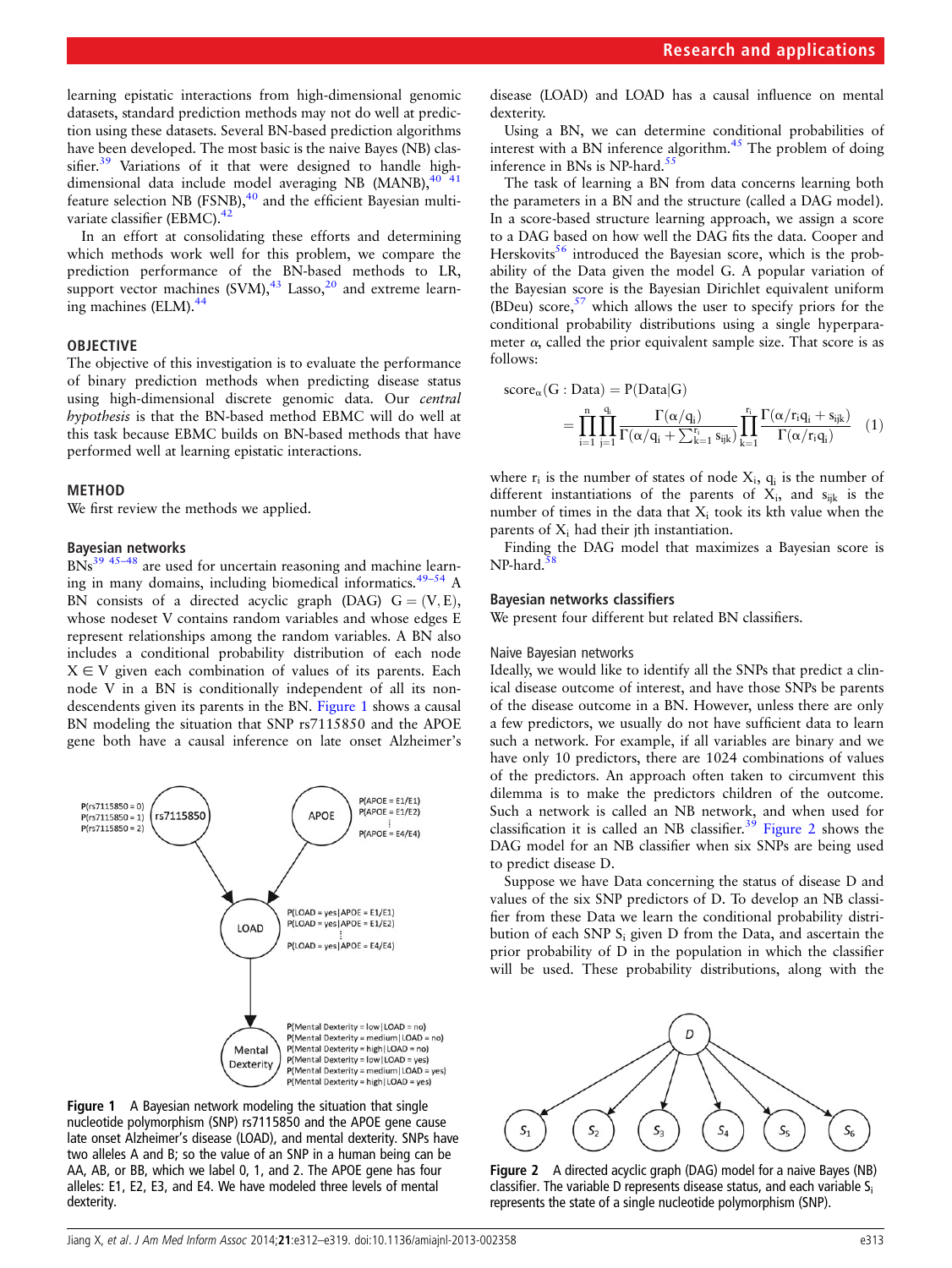DAG in fi[gure 2,](#page-1-0) fully specify a BN. To use this network to predict disease status for a given patient with known values of the SNPs, we compute the following:

$$
P(D|Data) = KP(Data|D)P(D)
$$
  
= 
$$
KP(S_1, S_2, S_3, S_4, S_5, S_6|D)P(D)
$$
  
= 
$$
K[\prod_{i=1}^{6} P(S_i|D)]P(D),
$$

where K is a normalizing constant. The last equality above is because the SNPs are being modeled as independent of each other upon conditioning on their parent D. A naive BN classifier is a probabilistic classifier in that it provides the probability of disease status given Data.

## Feature selection naive Bayes

When we have many possible SNP predictors, we do not know which of them are predictors of disease status. One alternative is to try to learn the predictors from the Data, and then use those predictors in an NB classifier. FSNB<sup>40</sup> uses this strategy. That is, it learns the predictors for a unique NB classifier, and then uses that unique classifier to perform inference. It learns the DAG model by starting with the model containing no SNPs. It then uses a greedy forward search that adds the SNP to the model that most increases the Bayesian score (equation 1) of the model. When no additional features increase the score, the search stops.

## Model averaging naive Bayes

Another alternative is to consider all possible subsets of the set of all SNPs as possible predictors of the disease, compute the probability of the disease using an NB classifier containing each of the subsets, and then average over all the classifiers. Formally, we use the law of total probability as follows:

$$
P(D|Data) = \sum_{M} P(D|Data, M)P(M|Data), \qquad \qquad (2)
$$

where the sum is over all naive BN classifier models M contain-ing subsets of the SNPs. This strategy is called MANB.<sup>[40 41](#page-6-0)</sup> Since there are  $2<sup>n</sup>$  subsets of n SNPs, it is not possible to compute the sum in equation 2 by brute force. By exploiting the conditional independencies, it is possible to compute equation 2 in time that is linear in n.

#### Efficient Bayesian multivariate classifier

A problem with an NB network is that it makes strong conditional independence assumptions. That is, it assumes that the predictors are conditionally independent given the outcome, whereas often they are conditionally dependent given the outcome. The  $EBMC<sup>42</sup>$  $EBMC<sup>42</sup>$  $EBMC<sup>42</sup>$  ameliorates this difficulty. EBMC searches for predictors similar to FSNB, but does so in a more refined manner.

We describe the search algorithm in EBMC using an example that is adapted from Cooper et  $al$ .<sup>[42](#page-6-0)</sup> As illustrated in fi[gure 3](#page-3-0), the algorithm starts by scoring all DAG models in which a single SNP is the parent of disease node D, using the BDeu score (equation 1). The model containing the highest scoring SNP is our initial model as shown in fi[gure 3](#page-3-0)A, where we have labeled the SNP as  $S_1$ . We then determine which SNP when added as a parent of D to this 1-SNP model yields the highest scoring 2-SNP model. If that 2-SNP model has a higher score than our 1-SNP model, our new model becomes that 2-SNP

model as depicted in fi[gure 3](#page-3-0)B. We greedily keep adding SNPs to the model as long as we can increase the score. When no SNP increases the score further, we search for an SNP such that deleting the SNP increases the score, and we delete the SNP whose deletion increases the score the most. We keep deleting SNPs until no deletion increases the score.

Suppose our final model is the one in fi[gure 3B](#page-3-0). We then make the SNPs in the model children of D and create edges between them. The result is the model in fi[gure 3](#page-3-0)C. This is the result we would obtain given the causal relationships in fi[gure 1](#page-1-0) if the loci we learned were SNP rs7115850 and the APOE gene. Next the search continues in the same manner, identifying additional SNPs that are parents of D. That is, we first identify the single SNP that when added as a parent of D to the model in fi[gure 3C](#page-3-0) increases the score of that model the most. We again proceed with a greedy forward and backward search. Suppose the search yields two additional SNPs. We then have the model in fi[gure 3](#page-3-0)D. In the same way as before, we make the new SNPs children of D and create edges between them. The result appears in fi[gure 3](#page-3-0)E. The search repeatedly continues in this manner until we cannot increase the score further. The network produced by EBMC is called an augmented NB network.<sup>[59](#page-6-0)</sup>

An algorithm for EBMC appears in the online supplementary material.

## Other methods tested

We compared the BN-based methods to LR, which is a standard probabilistic binary classifier, the  $SVM<sub>1</sub><sup>43</sup>$  which is a nonprobabilistic machine learning binary classifier, Lasso, $20$  which is regression-based and does shrinkage that allows a variable to be partly included in the model, and the neural network-based non-probabilistic binary classifier ELM.<sup>[43](#page-6-0)</sup>

## Evaluation methodology

We evaluated NB, MANB, FSNB, EBMC, LR, SVM, Lasso, and ELM using 110 simulated datasets, six semi-synthetic sets, and two real GWAS datasets. We used our own implementations of NB, MANB, FSNB, and EBMC, and the publicly available implementions of SVM at LIBLINEAR<sup>[60](#page-6-0)</sup> and LIBSVM,<sup>[61](#page-6-0)</sup> Lasso at lasso $4j<sub>1</sub>$ <sup>[62](#page-6-0)</sup> and ELM at ELM.<sup>[63](#page-6-0)</sup> Our implementations are not yet publicly available. The SVM packages we used provides a linear kernel in LIBLINEAR and the radial basis function (RBF) kernel in LIBSVM. Overfitting occurs when a model describes the data well, but as a result describes the underlying relationships poorly. A model tries to avoid overfitting by employing regularization. The linear kernel uses a penalty parameter C to handle regularization. We used the following values of C in our studies:  $2^{-5}$ ,  $2^{-1}$ ,  $2^3$ ,  $2^7$ ,  $2^{11}$ , and  $2^{15}$ . The RBF kernel uses both the parameter C and a kernel parameter γ. We used the same values of C as those used for the linear kernel, and the following values of γ: −15, −11, −7, −3, 1, 5. We combined every value of C with every value of γ. In ELM we can specify the number of hidden nodes. We ran ELM with 10, 500, and 1000 hidden nodes. In the BN-based methods, we used the BDeu score with  $\alpha=9$ . All experiments were run using a Dell PowerEdge R515 server which has an AMD Opteron 4276HE, 2.6 GHz, 8C, Turbo CORE, 8M L2/8M L3, 1600 MHz Max Mem single processor and an additional AMD Opteron 4276HE, 2.6 GHz, 8C, Turbo CORE, 8M L2/8M L3, 1600 MHz Max Mem processor.

## Simulated datasets

Chen et  $al^{64}$  $al^{64}$  $al^{64}$  generated datasets based on two 2-SNP epistatic interactions, two 3-SNP epistatic interactions, and one 5-SNP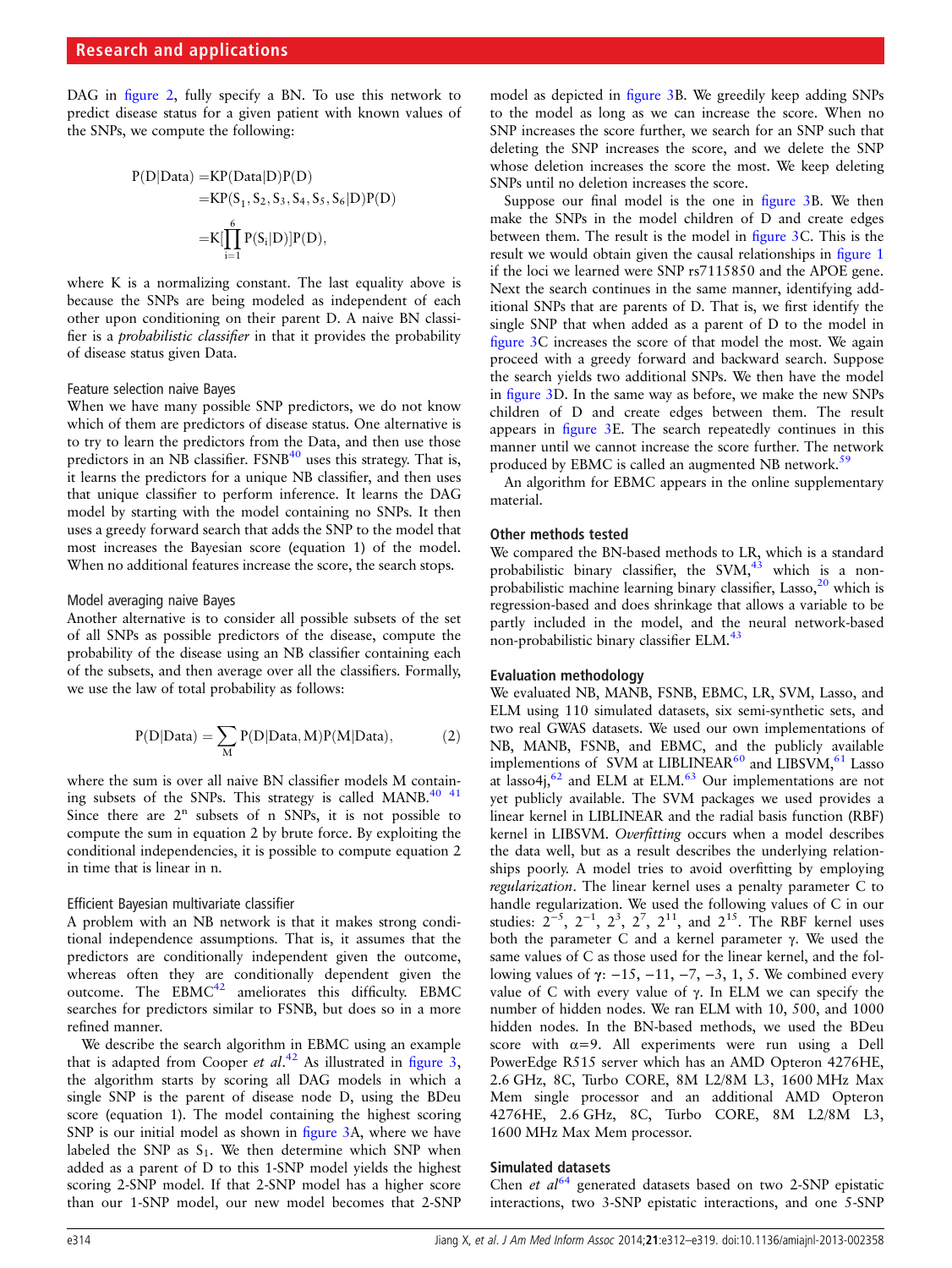<span id="page-3-0"></span>

Figure 3 An example illustrating the efficient Bayesian multivariate classifier (EBMC) search. The variable D represents disease status, and each variable S<sub>i</sub> represents the state of a single nucleotide polymorphism (SNP).

epistatic interaction, making a total of 15 predictive SNPs. Each dataset contains 1000 cases and 1000 controls. Three parameters were varied to create the interactions: (1)  $\theta$ , which determined the penetrance;  $(2)$   $\beta$ , which determined the minor allele frequency; and (3) l, which determined the linkage disequilibrium of the true causative SNPs with the observed SNPs. The effects of the interactions were combined using a Noisy-OR model. $45$ 

In our evaluation, we used the hundred 1000-SNP datasets and the ten 10 000-SNP datasets developed by Chen et al, with  $\beta = 1$ ,  $\beta = 1$ , and  $l = \text{null}$ .

## Real and semi-synthetic datasets

Reiman et  $al^{65}$  $al^{65}$  $al^{65}$  developed a LOAD GWAS dataset that contained data on 312 260 SNPs and had records on 861 cases and 644 controls. We used this real GWAS dataset in our evaluation. Hunter et al<sup>[66](#page-7-0)</sup> conducted a GWAS on 546 646 SNPs and breast cancer. The dataset consists of 1145 cases and 1142 controls. In addition to using this real GWAS dataset directly in our evaluation, we also used it to create semi-synthetic datasets. To create one of these datasets, we generated data on 15 predictive SNPs in the same way as described above for the simulated datasets. We then injected these data into the real breast cancer GWAS dataset, resulting in a semi-synthetic dataset. We developed six such semi-synthetic datasets.

## RESULTS

## Simulated datasets

In k-fold cross-validation, we divide the data into k partitions of the same size. For each partition j, we train using the data in the remaining k − 1 partitions to yield a model, and we compute the error for each data item in partition j when applying this model. We evaluated the methods using fivefold crossvalidation. In order to judge to what extent a method overfit the data, we also carried out in-sample testing in which we used the entire dataset to learn the model, and then used the learned model to do prediction for the entire dataset. Table 1 compares the average areas under the receiver operating characteristic curve (AUROC) for the fivefold cross-validation when the methods were used to analyze the simulated datasets. The best and worst results obtained for LIBLINEAR and LIBSVM over all values of the parameters are shown in table 1. Online supplementary table S1 compares the average AUROCs for the in-sample testing. Online supplementary table S2 shows the running times. [Figure 4](#page-4-0) plots the average AUROCs for the methods. In the fivefold cross-validation, LIBSVM performed

the best on the 1000-SNP datasets, but its performance degraded on the 10 000-SNP datasets. EBMC performed best on the 10 000-SNP datasets, exhibiting the same performance as on the 1000-SNP datasets. Other than NB, the BN-based methods did not do much better in the in-sample testing than in the fivefold cross-validation, indicating that they do not tend to overfit the data. On the other hand, NB and the non-Bayesian methods performed better in the in-sample testing, indicate that these methods tend to overfit the data. As can be seen in online [supplementary table](http://jamia.bmj.com/lookup/suppl/doi:10.1136/amiajnl-2013-002358/-/DC1) S2, LIBSVM is substantially slower than the other methods. On average it took EBMC, LIBLINEAR best, and LIBSVM best 2.2 m, 4.77 s, and 0.44 h, respectively, to handle one 10 000-SNP dataset.

LIBSVM is a non-probabilistic classifier. For such classifiers it is worthwhile to investigate the actual true positive and false positive rates. LIBSVM achieved its average AUROC of 0.760 on the 1000-SNP datasets with an average true positive rate of 0.548 and an average false positive rate of 0.027. In applications where it is more important to avoid false positives, this performance would be good. On the other hand, if true positives are more important and some false positives can be tolerated, this would not be good performance.

Table 1 Average area under the receiver operating characteristic curves (AUROCs) when fivefold cross-validation is used to analyze the 100 simulated datasets containing 1000 single nucleotide polymorphisms (SNPs) and the 10 datasets containing 10 000 SNPs

| <b>Method</b>          | <b>1000 SNPs</b>                           | <b>10 000 SNPs</b>                         |
|------------------------|--------------------------------------------|--------------------------------------------|
| <b>EBMC</b>            | 0.709                                      | 0.707                                      |
| <b>MANB</b>            | 0.682                                      | 0.678                                      |
| <b>FSNB</b>            | 0.682                                      | 0.679                                      |
| <b>NB</b>              | 0.583                                      | 0.666                                      |
| <b>LR</b>              | 0.553                                      | 0.516                                      |
| <b>LIBLINEAR</b> best  | $0.593$ (C=2 <sup>-5</sup> )               | $0.517$ (C=2 <sup>-5</sup> )               |
| <b>LIBLINEAR</b> worst | $0.539$ (C=2 <sup>11</sup> )               | $0.507$ (C=2 <sup>11</sup> )               |
| LIBSVM best            | 0.760 (C= $2^3$ , $\gamma = -7$ )          | $0.675$ (C=2 <sup>3</sup> , $\gamma$ =-11) |
| <b>LIBSVM</b> worst    | 0.250 (C=2 <sup>-3</sup> , $\gamma = -3$ ) | 0.250 (C=2 <sup>-5</sup> , $\gamma$ =-7)   |
| Lasso                  | 0.528                                      | 0.512                                      |
| <b>ELM 10</b>          | 0.501                                      | 0.500                                      |
| <b>ELM 500</b>         | 0.508                                      | 0.503                                      |
| <b>ELM 1000</b>        | 0.509                                      | 0.503                                      |

EBMC, efficient Bayesian multivariate classifier; ELM, extreme learning machines; FSNB, feature selection naive Bayes; LR, logistic regression; MANB, model averaging naive Bayes; NB, naive Bayes.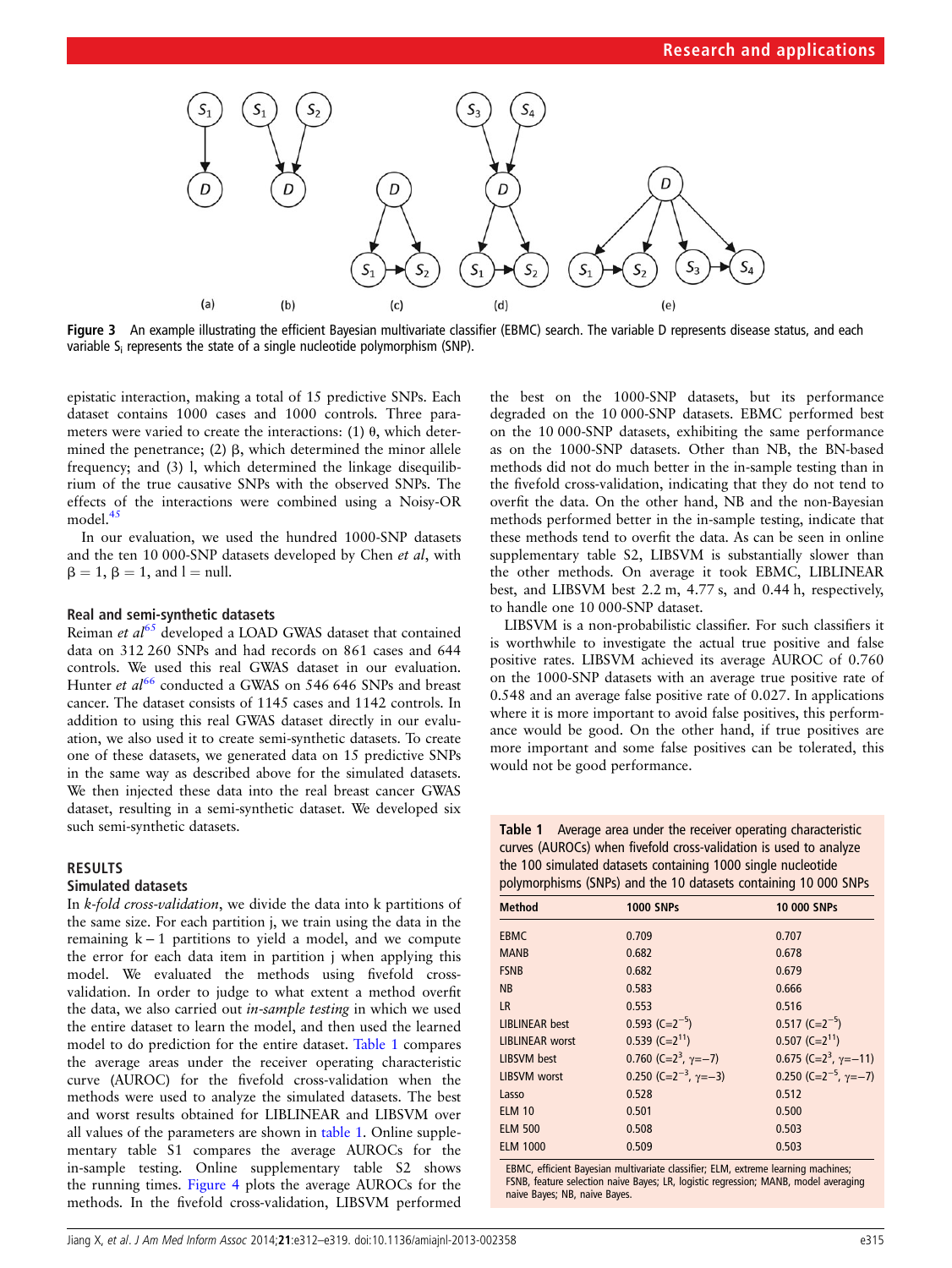<span id="page-4-0"></span>

Figure 4 Average area under the receiver operating characteristic curves (AUROCs) for the methods when the 1000-single nucleotide polymorphism (SNP) and 10 000-SNP datasets are analyzed. EBMC, efficient Bayesian multivariate classifier; ELM, extreme learning machines; FSNB, feature selection naive Bayes; LR, logistic regression; MANB, model averaging naive Bayes; NB, naive Bayes; SNP, single nucleotide polymorphism.

## Real and semi-synthetic datasets

We again evaluated the systems using fivefold cross-validation and in-sample testing. Lasso was not included in the evaluation because it could not handle so many SNPs. LIBSVM was also not included owing to memory problems; we could not get LIBSVM to run even when 60 GBs were allocated. Table 2 shows the AUROCs for the fivefold cross-validation when the methods analyze the real LOAD and breast cancer datasets, and the average AUROC when they analyze the semi-synthetic datasets. Online supplementary table S3 shows the in-sample testing results, while online supplementary table S4 shows the running times. [Figure 5](#page-5-0) plots the AUROCs for the methods when analyzing the LOAD dataset.

The fivefold cross-validation results for the LOAD dataset were similar to those for the simulated datasets. We investigated EBMC further when analyzing the LOAD dataset. [Figure 6](#page-5-0) shows the BN model learned by EBMC from the entire LOAD dataset. APOE is the strongest genetic risk factor for LOAD.<sup>[65](#page-7-0)</sup> SNP rs7115850 is on the GAB2 gene, and previous research has

Table 2 Area under the receiver operating characteristic curves (AUROCs) when fivefold cross-validation is used to analyze the real genome-wide association (GWAS) datasets and the six semi-synthetic breast cancer datasets

| <b>Method</b>          | <b>LOAD</b>                  | <b>Breast cancer</b>         | Avg. synthetic               |
|------------------------|------------------------------|------------------------------|------------------------------|
| <b>EBMC</b>            | 0.710                        | 0.499                        | 0.699                        |
| <b>MANB</b>            | 0.722                        | 0.489                        | 0.688                        |
| <b>FSNB</b>            | 0.692                        | 0.499                        | 0.690                        |
| <b>NB</b>              | 0.558                        | 0.529                        | 0.804                        |
| <b>LR</b>              | 0.542                        | 0.504                        | 0.516                        |
| <b>LIBLINEAR</b> best  | $0.607$ (C=2 <sup>-5</sup> ) | $0.524$ (C=2 <sup>7</sup> )  | $0.569$ (C=2 <sup>-5</sup> ) |
| <b>LIBLINEAR</b> worst | $0.533$ (C=2 <sup>15</sup> ) | $0.502$ (C=2 <sup>-5</sup> ) | $0.501$ (C=2 <sup>7</sup> )  |
| <b>ELM 10</b>          | 0.490                        | 0.503                        | 0.497                        |
| <b>ELM 500</b>         | 0.533                        | 0.481                        | 0.491                        |
| <b>ELM 1000</b>        | 0.514                        | 0.497                        | 0.507                        |

EBMC, efficient Bayesian multivariate classifier; ELM, extreme learning machines; FSNB, feature selection naive Bayes; LOAD, late onset Alzheimer's disease; LR, logistic regression; MANB, model averaging naive Bayes.

indicated the APOE and GAB2 genes interact to affect LOAD.<sup>[65](#page-7-0)</sup> The edge from SNP rs7115850 to APOE captures this interaction. SNP rs6784615 is on the NISCH gene; recent research has associated this gene by itself with  $LOAD<sup>67</sup>$  Note that EBMC did not place an edge between this SNP and either of the other predictors. So these associations in the EBMC model are consistent with studies in the literature. The models obtained in the fivefold cross-validation studies were not as consistent with known biological information as the model in fi[gure](#page-5-0) [6.](#page-5-0) They all contained the APOE gene, but none found the GAB2 gene. Model 1 contained the NISCH gene and APOE, model 3 contained only APOE, model 4 contained SNP rs7335085 and APOE, and model 5 contained SNP rs58766952 and APOE. We know of no previous research linking these latter two SNPs to LOAD. The fact that we learn from less data in the cross-validation studies may account for the inferior discovery. On the other hand, the fact that APOE is such a strong signal likely accounts for the fact that the performance is still good in these studies.

The fivefold cross-validation breast cancer results are interesting and surprising. Most of the methods found no signal at all. However, LIBLINEAR found a very weak signal, and NB found a stronger but still weak signal. We obtained 95% CIs for the AUROCs of LIBLINEAR best and NB equal to (0.500 to 0.548) and (0.505 to 0.553), respectively, so we can be reasonably confident that this is a faint signal and not noise. When analyzing this dataset using the Bayesian network posterior probability (BNPP) method, Jiang et  $al^{68}$  $al^{68}$  $al^{68}$  found that no SNP had a posterior probability great than 0.01, but there were many SNPs with posterior probabilities close to 0.003. This indicates that there is no strong predictor in this dataset, but many possible weak ones. (Note that BRCA1 and BRCA2 are not included in this dataset because they are too rare to qualify. Furthermore, the study is in postmenopausal women, and these genes are known to be risk factors in premenopausal women.) So, many SNPs could be interacting to provide this weak signal. Such a result is consistent with the fact that studies have shown that thousands of genes may be associated with breast cancer.<sup>[69](#page-7-0)</sup> Furthermore, when we inject the five interactions into the breast cancer dataset, NB does better than the other methods and also better than any of the results for the simulated datasets. NB does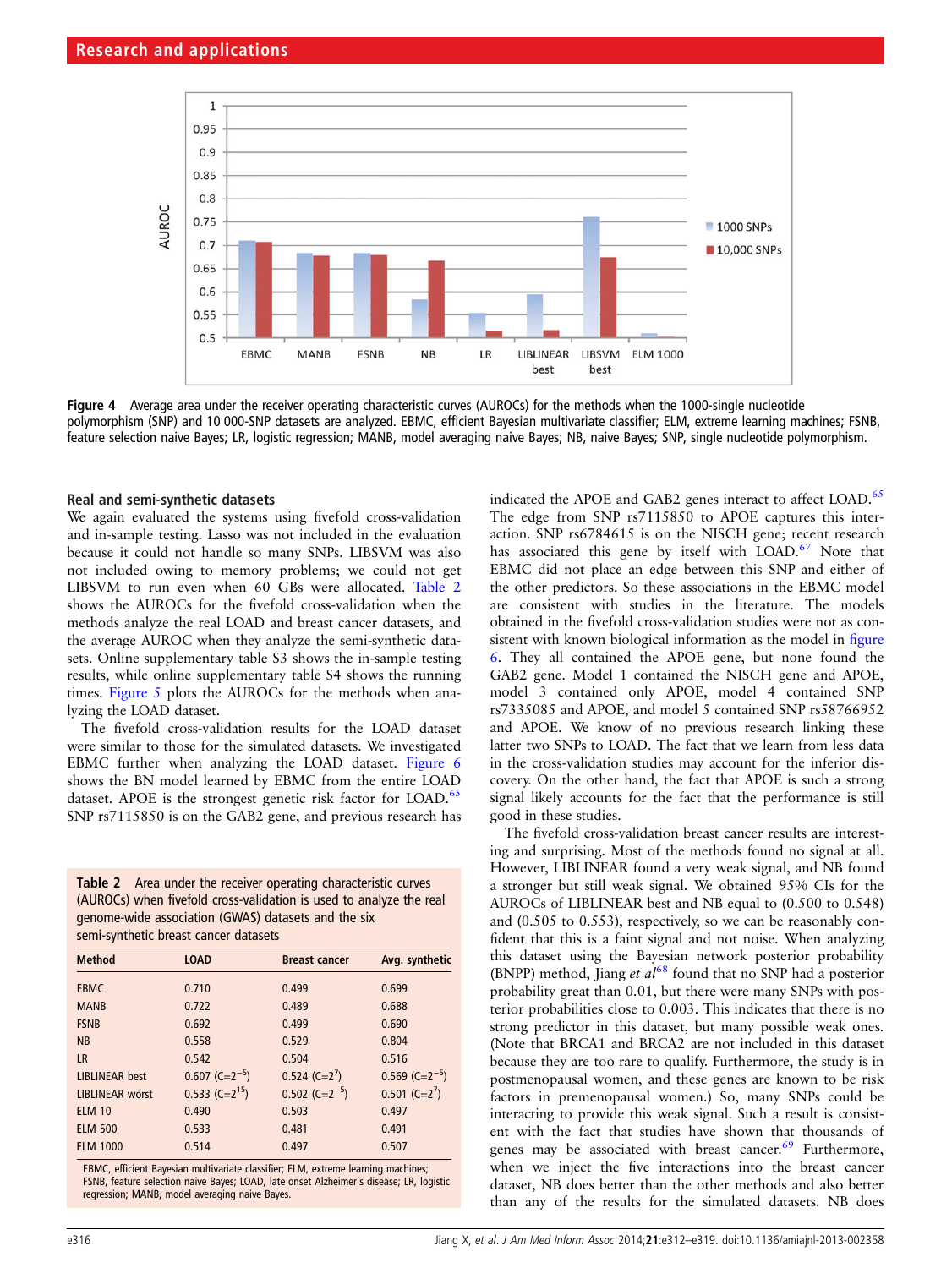<span id="page-5-0"></span>

Figure 5 Area under the receiver operating characteristic curves (AUROCs) for various methods when the late onset Alzheimer's disease (LOAD) dataset is analyzed. EBMC, efficient Bayesian multivariate classifier; ELM, extreme learning machines; FSNB, feature selection naive Bayes; LR, logistic regression; MANB, model averaging naive Bayes; NB, naive Bayes.

prediction using all possible predictors. It seems that this strategy may work well in this situation because it combines the predictive value of the injected SNPs with the weak signal of the multitude of real predictors to achieve its predictive capability. Further analysis with additional real and real/combined datasets is needed to investigate this conjecture.

## **DISCUSSION**

LIBSVM performed best on the 1000-SNP datasets. EBMC performed best on the 10 000-SNP datasets and slightly behind MANB on the LOAD dataset. In the studies on the breast cancer dataset, NB performed best. EBMC searches for good predictors and then uses them to carry out prediction, whereas NB simply uses all possible predictors. Our results indicate that the former approach might work better when there are several strong predictors, whereas the latter approach might work better when there are many weak predictors.



Figure 6 The Bayesian network model learned by the efficient Bayesian multivariate classifier (EBMC) from the entire late onset Alzheimer's disease dataset.

Using the same simulated datasets as those used in our analysis, Chen *et al*<sup>[64](#page-6-0)</sup> compared the performance of eight methods for discovering epistatic interactions. All methods performed substantially worse on the 10 000-SNP datasets than on the 1000-SNP datasets. Since the 10 000-SNP datasets contain more non-predictors, it is more difficult to find the 15 actual predictors when analyzing these datasets. However, our prediction results using EBMC obtained AUROCs of around 0.70 for the 1000-SNP datasets, the 10 000-SNP datasets, and the semisynthetic breast cancer datasets containing 546 646 SNPs. This result indicates that EBMC's predictive ability hardly degrades as we increase the number of SNPs, even if the discovery performance does degrade.

In future research, we can generate more simulated datasets with different numbers of interacting SNPs and different values of  $\theta$ ,  $\beta$ , and l. We can then further investigate the performance of LIBSVM, EBMC, and NB using various values of their tuning parameters. We can identify which method performs best in each situation.

We evaluated our methods using a real LOAD GWAS dataset which has a strong SNP signal, and a real breast cancer GWAS dataset which has a weak SNP signal. Future research can further investigate their performance using a real GWAS dataset in a domain believed to have a moderate SNP signal such as rheumatoid arthritis.<sup>[70](#page-7-0)</sup>

## CONCLUSIONS

Our investigations support the hypothesis that EBMC performs binary prediction using high-dimensional genomic datasets well. It exhibited the best overall performance of eight methods tested, although LIBSVM, MANB, and NB performed better in certain cases.

Contributors REN and XJ: jointly developed the structure and arguments for the manuscript and analyzed the data; XJ: conceived and designed the experiments; DX and BC: conducted the experiments; REN: wrote the first draft of the manuscript; GFC: developed the EBMC algorithm and wrote the version that appears in the online [supplementary material;](http://jamia.bmj.com/lookup/suppl/doi:10.1136/amiajnl-2013-002358/-/DC1) XL: contributed to the writing of the manuscript; GFC and XL: agreed with manuscript results and conclusions and made critical revisions. All authors reviewed and approved the final manuscript.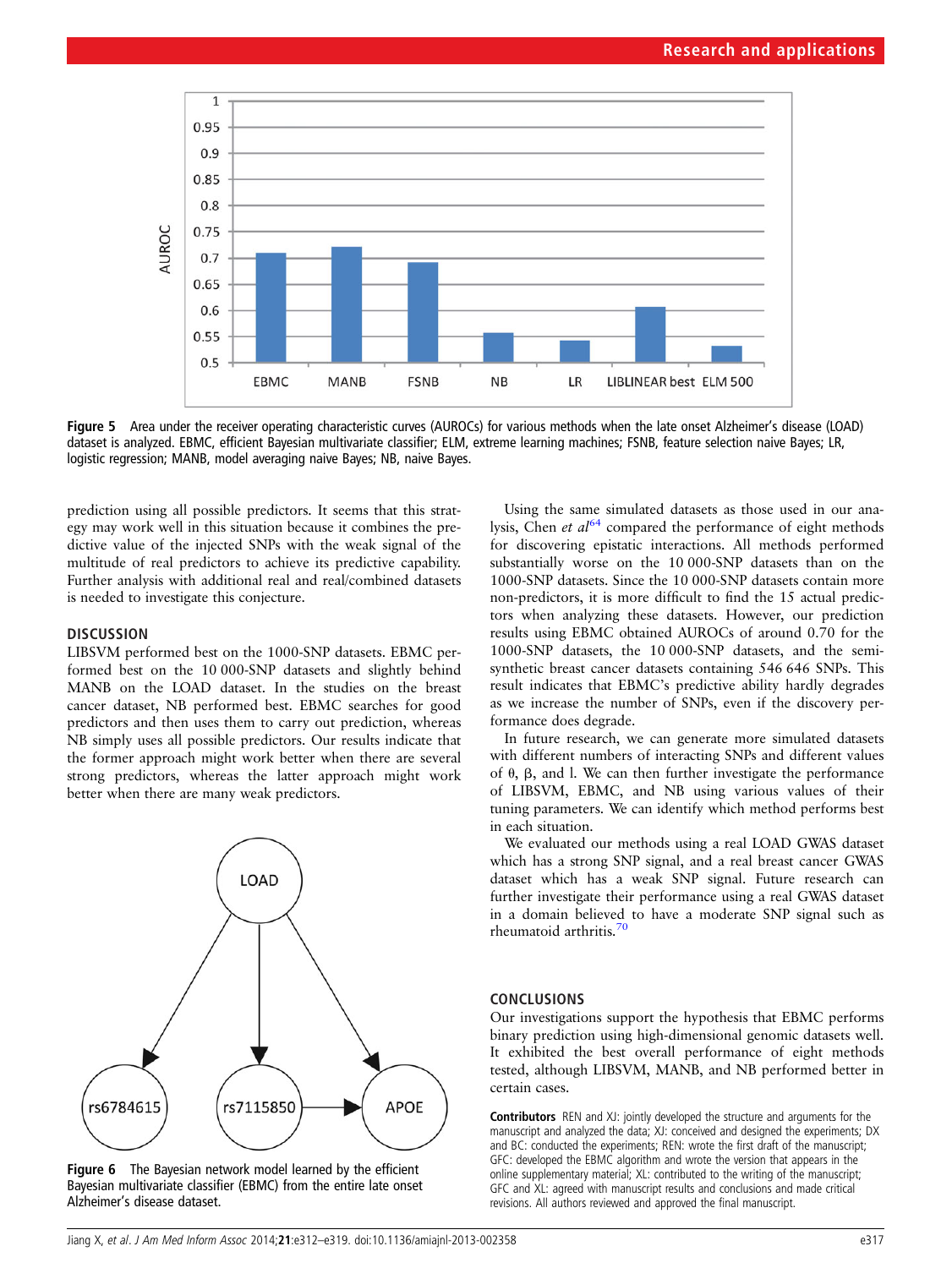<span id="page-6-0"></span>Funding Research reported in this publication was supported by the National Library Of Medicine of the National Institutes of Health under Award Number R00LM010822.

#### Competing interests None.

Provenance and peer review Not commissioned; externally peer reviewed.

## **REFERENCES**

- 1 Brookes AJ. The essence of SNPs. Gene 1999;234:177-86<br>2 Ng PC, Kirness EF. Whole genome seguencing. Methods M
- Ng PC, Kirness EF. Whole genome sequencing. Methods Mol Biol 2010;628:215–26.
- 3 Manolio TA, Collins FS. The HapMap and genome-wide association studies in diagnosis and therapy. Annu Rev Med 2009;60:443–56.
- 4 Herbert A, Gerry NP, McQueen MB. A common genetic variant is associated with adult and childhood obesity. J Comput Biol 2006;312:279-384.
- 5 Spinola M, Meyer P, Kammerer S, et al. Association of the PDCD5 locus with long cancer risk and prognosis in smokers. Am J Hum Genet 2001;55:27–46.
- 6 Lambert JC, Heath S, Even G, et al. Genome-wide association study identifies variants at CLU and CR1 associated with Alzheimer's disease. Nat Genet 2009;41:1094–9.
- 7 Galvin A, Ioannidis JPA, Dragani TA. Beyond genome-wide association studies: genetic heterogeneity and individual predisposition to cancer. Trends Genet 2010;26:132–41.
- 8 Manolio TA, Collins FS, Cox NJ, et al. Finding the missing heritability of complex diseases and complex traits. Nature 2009;461:747–53.
- 9 Mahr B. Personal genomics: the case of missing heritability. Nature 2008;456:18–21.
- 10 Moore JH, Asselbergs FW, Williams SM. Bioinformatics challenges for genome-wide association studies. Bioinformatics 2010;26:445–55.
- 11 Nagel RI. Epistasis and the genetics of human diseases. C R Biol 2005;328:606–15.
- 12 Hahn LW, Ritchie MD, Moore JH. Multifactor dimensionality reduction software for detecting gene-gene and gene-environment interactions. Bioinformatics 2003;19:376–82.
- 13 Moore JH, Williams SM. New strategies for identifying gene-gene interactions in hypertension. Ann Med 2002;34:88–95.
- 14 Ritchie MD, Hahn LW, Roodi N, et al. Multifactor-dimensionality reduction reveals high-order interactions among estrogen-metabolism genes in sporadic breast cancer. Am J Hum Genet 2001;69:138–47.
- 15 Cho YM, Ritchie MD, Moore JH, et al. Multifactor dimensionality reduction reveals a two-locus interaction associated with type 2 diabetes mellitus. Diabetologia 2004;47:549–54.
- 16 Jiang X, Neapolitan RE, Barmada MM, et al. Learning genetic epistasis using Bayesian network scoring criteria. BMC Bioinformatics 2011;12:1471–2105.
- 17 Kooperberg C, Ruczinski I. Identifying interacting SNPs using Monte Carlo logic regression. Genet Epidemiol 2005;28:157–70.
- 18 Agresti A. Categorical data analysis. 2nd edn. New York: Wiley, 2007.
- 19 Park MY, Hastie T. Penalized logistic regression for detecting gene interactions. Biostatistics 2008;9:30–50.
- 20 Chen SS, Donoho DL, Saunders MA. Atomic decomposition by basis pursuit. SIAM J Sci Comput 1998;20:33–61.
- 21 Wu TT, Chen YF, Hastie T, et al. Genome-wide association analysis by lasso penalized logistic regression. Genome Anal 2009;25:714–21.
- 22 Marchini J, Donnelly P, Cardon LR. Genome-wide strategies for detecting multiple loci that influence complex diseases. Nat Genet 2005;37:413–17.
- 23 Moore JH, Gilbert JC, Tsai CT, et al. A flexible computational framework for detecting characterizing and interpreting statistical patterns of epistasis in genetic studies of human disease susceptibility. J Theor Biol 2006;241:252–61.
- 24 Jakulin A, Bratko I. Testing the significance of attribute interactions. Proceedings of the 21st International Conference on Machine Learning (ICML-2004). Banff, Canada, 2004.
- Yang C, He Z, Wan X, et al. SNPHarvester: a filtering-based approach for detecting epistatic interactions in genome-wide association studies. Bioinformatics 2009;25:504–11.
- 26 Zhang X, Pan F, Xie Y, et al. COE: a general approach for efficient genome-wide two-locus epistasis test in disease association study. Proceedings of the 13th Annual International Conference on Research in Computational Molecular Biology (RECOMB). Tuscon, Arizona, 2009.
- 27 Wongseree W, Assawamakin A, Piroonratana T, et al. Detecting purely epistatic multi-locus interactions by an omnibus permutation test on ensembles of two-locus analyses. BMC Bioinformatics 2009;10:294.
- 28 Moore JH, White BC. Tuning ReliefF for genome-wide genetic analysis. In: Marchiori E, Moore JH, Rajapakee JC, eds. Proceedings of EvoBIO 2007, Berlin: Springer-Verlag, 2007:166–75.
- 29 Epstein MJ, Haake P. Very large scale ReliefF for genome-wide association analysis. Proceedings of IEEE Symposium on Computational Intelligence in Bioinformatics and Computational Biology, Sun Valley, Idaho, 2008.
- 30 Meng Y, Yang Q, Cuenco KT, et al. Two-stage approach for identifying single-nucleotide polymorphisms associated with rheumatoid arthritis using random forests and Bayesian networks. BMC Proc 2007;1(Suppl 1):S56.
- 31 Wan X, Yang C, Yang Q, et al. Predictive rule inference for epistatic interaction detection in genome-wide association studies. Bioinformatics 2007;26:30–7.
- 32 Logsdon BA, Hoffman GE, Mezey JG. A variational Bayes algorithm for fast and accurate multiple locus genome-wide association analysis. BMC Bioinformatics 2010;11:58.
- 33 Zhang Y, Liu JS. Bayesian inference of epistatic interactions in case control studies. Nat Genet 2007;39:1167–73.
- 34 Verzilli CJ, Stallard N, Whittaker JC. Bayesian graphical models for genomewide association studies. Am J Hum Genet 2006;79:100–12.
- 35 Miller DJ, Zhang Y, Yu G, et al. An algorithm for learning maximum entropy probability models of disease risk that efficiently searches and sparingly encodes multilocus genomic interactions. Bioinformatics 2009;25: 2478–85.
- 36 Han B, Park M, Chen X. A Markov blanket-based method for detecting causal SNPs in GWAS. Proceeding of IEEE International Conference on Bioinformatics and Biomedicine. Washington, DC, 2009.
- 37 Li J, Horstman B, Chen Y. Detecting epistatic effects in association studies at a genomic level based on an ensemble approach. Bioinformatics 2011;27:  $222-9$
- 38 Jiang X, Neapolitan RE, Barmada MM, et al. A fast algorithm for learning epistatic genomics relationships. AMIA Annu Symp Proc 2010;2010:341–5.
- 39 Jensen FV, Neilsen TD. Bayesian networks and decision graphs. New York: Springer-Verlag, 2007.
- 40 Wei W, Visweswaran S, Gooper GF. The application of naïve Bayes model averaging to predict Alzheimer's disease from genome-wide data. J Am Med Inform Assoc 2011;18:370–5.
- 41 Dash D, Cooper G. Model averaging for prediction with discrete Bayesian networks. J Mach Learn Res 2004;5:1177e203.
- 42 Cooper GF, Yeomans PH, Visweswaren S, et al. An efficient Bayesian method for predicting clinical outcomes from genome-wide data. Proceedings of AMIA 2010. Washington, DC, 2010.
- 43 Cortes C, Vapnik VN. Support-vector networks. Mach Learn 1995;20:273–97.
- 44 Huang GB, Zhu QY, Siew CK. Extreme learning machine: theory and applications. Neurocomputing 2006;70:489–501.
- 45 Neapolitan RE. Learning Bayesian Networks. Upper Saddle River, NJ: Prentice Hall, 2004.
- 46 Neapolitan RE. Probabilistic reasoning in expert systems. New York, NY: Wiley, 1989.
- 47 Pearl J. Probabilistic reasoning in intelligent systems. Burlington, MA: Morgan Kaufmann, 1988.
- 48 Korb K, Nicholson A. Bayesian artificial intelligence. Boca Raton, FL: CRC Press, 2010.
- 49 Segal E, Pe'er D, Regev A, et al. Learning module networks. J Mach Learn Res 2005;6:557–88.
- 50 Friedman N, Linial M, Nachman I, et al. Using Bayesian networks to analyze expression data. Proceedings of the Fourth Annual International Conference on Computational Molecular Biology. Tokyo, Japan, 2005.
- 51 Fishelson M, Geiger D. Optimizing exact genetic linkage computation. J Comput Biol 2004;11:263–75.
- 52 Friedman N, Koller K. Being Bayesian about network structure: a Bayesian approach to structure discovery in Bayesian networks. Mach Learn 2003;20:201–10.
- 53 Friedman N, Ninio M, Pe'er I, et al. A structural EM algorithm for phylogenetic inference. J Comput Biol 2002;9:331–53.
- 54 Fishelson M, Geiger D. Exact genetic linkage computations for general pedigrees. Bioinformatics 2002;18:S189–98.
- 55 Cooper GF. The computational complexity of probabilistic inference using Bayesian belief networks. J Artif Intell 1990;42:393–405.
- 56 Cooper GF, Herskovits E. A Bayesian method for the induction of probabilistic networks from data. Mach Learn 1992;9:309–47.
- 57 Heckerman D, Geiger D, Chickering D. Learning Bayesian networks: the combination of knowledge and statistical data. Technical Report MSR-TR-94-09. Microsoft Research, 1995.
- 58 Chickering M. Learning Bayesian networks is NP-complete. In: Fisher D, Lenz H, eds. Learning from data: artificial intelligence and statistics V. New York, NY: Springer-Verlag, 1996:121–31.
- 59 Friedman N, Geiger D, Goldszmidt M. Bayesian network classifiers. Mach Learn 1997;29:131–63.
- 60<http://www.csie.ntu.edu.tw/~cjlin/liblinear/>
- 61<http://www.csie.ntu.edu.tw/~cjlin/libsvm/>
- 62<https://code.google.com/p/lasso4j/downloads/detail?name=lasso4j-1.0.jar>
- 63 [http://www.ntu.edu.sg/home/egbhuang/source\\_codes/ELM.zip](http://www.ntu.edu.sg/home/egbhuang/source_codes/ELM.zip)
- 64 Chen L, Yu G, Langefeld CD, et al. Comparative analysis of methods for detecting interacting loci. BMC Genomics 2011;12:344.